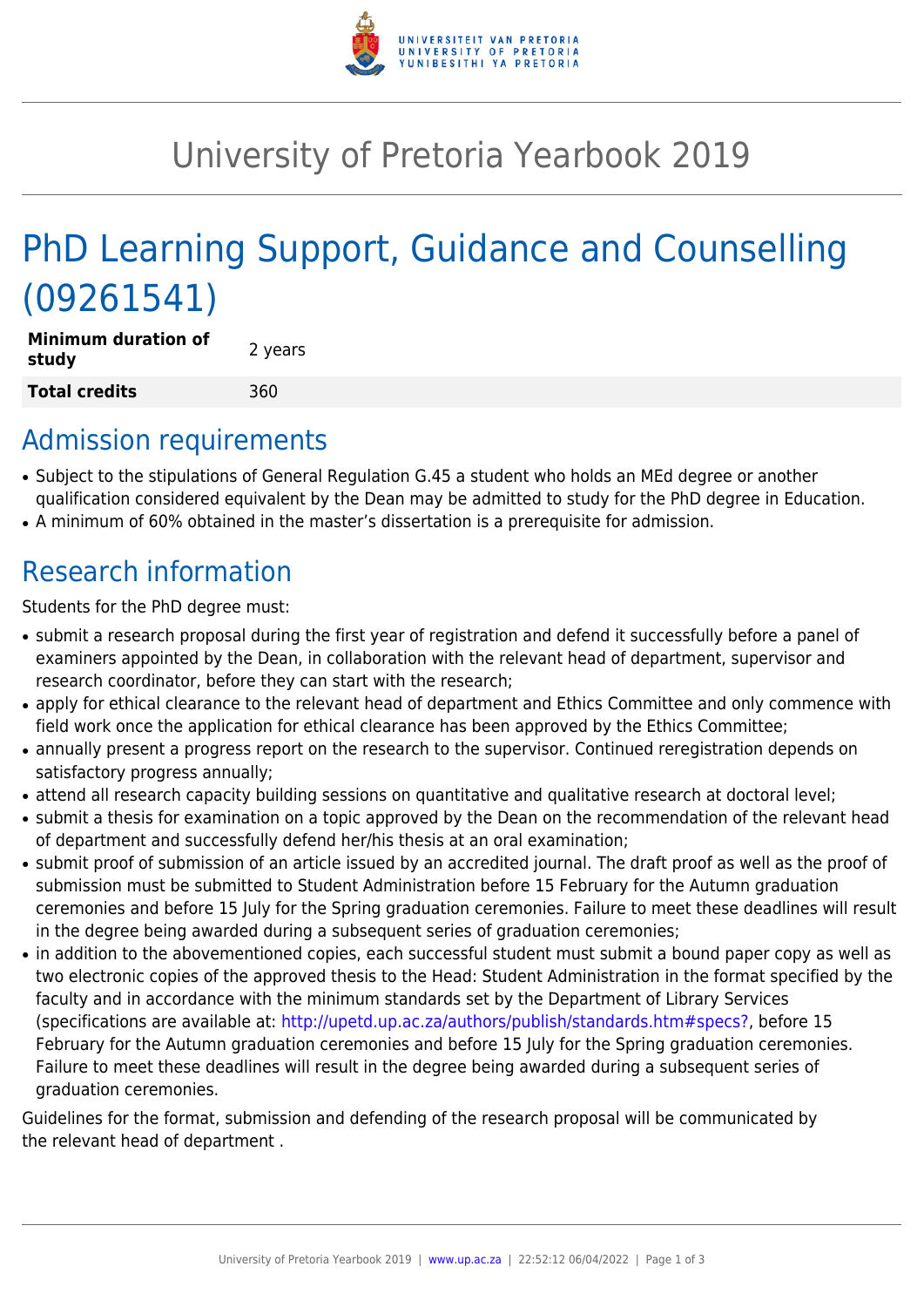

### Curriculum: Year 1

**Minimum credits: 360**

#### **Core modules**

**Thesis: Learner support, guidance and counselling 990 (LVB 990)**

| <b>Module credits</b>         | 360.00                         |
|-------------------------------|--------------------------------|
| <b>Prerequisites</b>          | No prerequisites.              |
| <b>Language of tuition</b>    | Module is presented in English |
| <b>Department</b>             | <b>Educational Psychology</b>  |
| <b>Period of presentation</b> | Year                           |